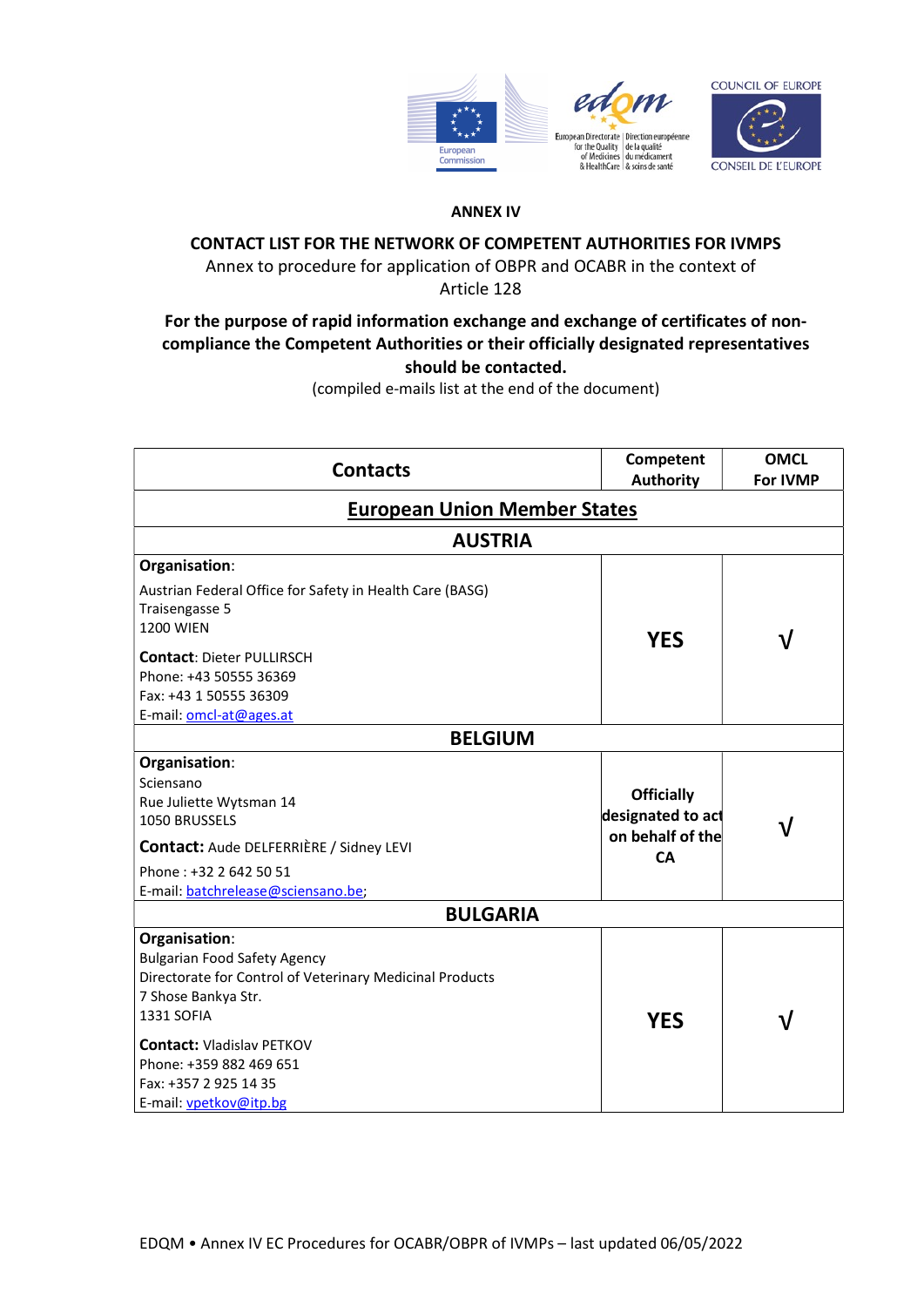| <b>Contacts</b>                                                                                                                                                         | Competent<br><b>Authority</b> | <b>OMCL</b><br><b>For IVMP</b> |
|-------------------------------------------------------------------------------------------------------------------------------------------------------------------------|-------------------------------|--------------------------------|
| <b>CROATIA</b>                                                                                                                                                          |                               |                                |
| Organisation:                                                                                                                                                           |                               |                                |
| Croatian Veterinary Institute Zagreb<br>Savska cesta 143<br>10 000 ZAGREB                                                                                               |                               | V                              |
| <b>Contact: TBD</b><br>Phone:<br>E-mail:                                                                                                                                |                               |                                |
| <b>CYPRUS</b>                                                                                                                                                           |                               |                                |
| Organisation:                                                                                                                                                           |                               |                                |
| <b>Veterinary Services</b><br>Ministry of Agriculture, Veterinary Public Health Division<br>1417 NICOSIA<br><b>Contact: Apostolos MAZERIS</b><br>Phone: +357 22 805 208 | <b>YES</b>                    |                                |
| Fax: +357 22 332803                                                                                                                                                     |                               |                                |
| E-mail: amazeris@vs.moa.gov.cy<br><b>CZECH REPUBLIC</b>                                                                                                                 |                               |                                |
| Organisation:                                                                                                                                                           |                               |                                |
| Institute for State Control of Veterinary Biologicals and Medicaments<br>Hudcova, 56a<br>621 00 BRNO - MEDLÁNKY                                                         | <b>YES</b>                    | V                              |
| <b>Contact: Dana PIVODOVÁ</b><br>Phone: +42 05 41 51 82 42<br>Fax: +42 05 41 21 00 26<br>E-mail: batchrelease@uskybl.cz                                                 |                               |                                |
| <b>DENMARK</b>                                                                                                                                                          |                               |                                |
| Organisation:                                                                                                                                                           |                               |                                |
| Danish Health and Medicines Authority<br>Axel Heides Gade 1<br>2300 KØBENHAVN S                                                                                         | <b>YES</b>                    |                                |
| Contact: Peer Lyng Frandsen<br>Phone: +45 93 59 02 03<br>+45 44 94 36 76<br>Fax:<br>E-mail: biologi@dkma.dk                                                             |                               |                                |
| <b>ESTONIA</b>                                                                                                                                                          |                               |                                |
| Organisation:                                                                                                                                                           |                               |                                |
| <b>State Agency of Medicines</b><br>1 Nooruse Street<br>50411 TARTU<br><b>Contact: Eveli HOLST</b>                                                                      | <b>YES</b>                    |                                |
| Phone: +372 7 374 154 / +372 7 374 140<br>Fax: +372 7 374 142<br>E-mail: Eveli.Holst@ravimiamet.ee / info@ravimiamet.ee                                                 |                               |                                |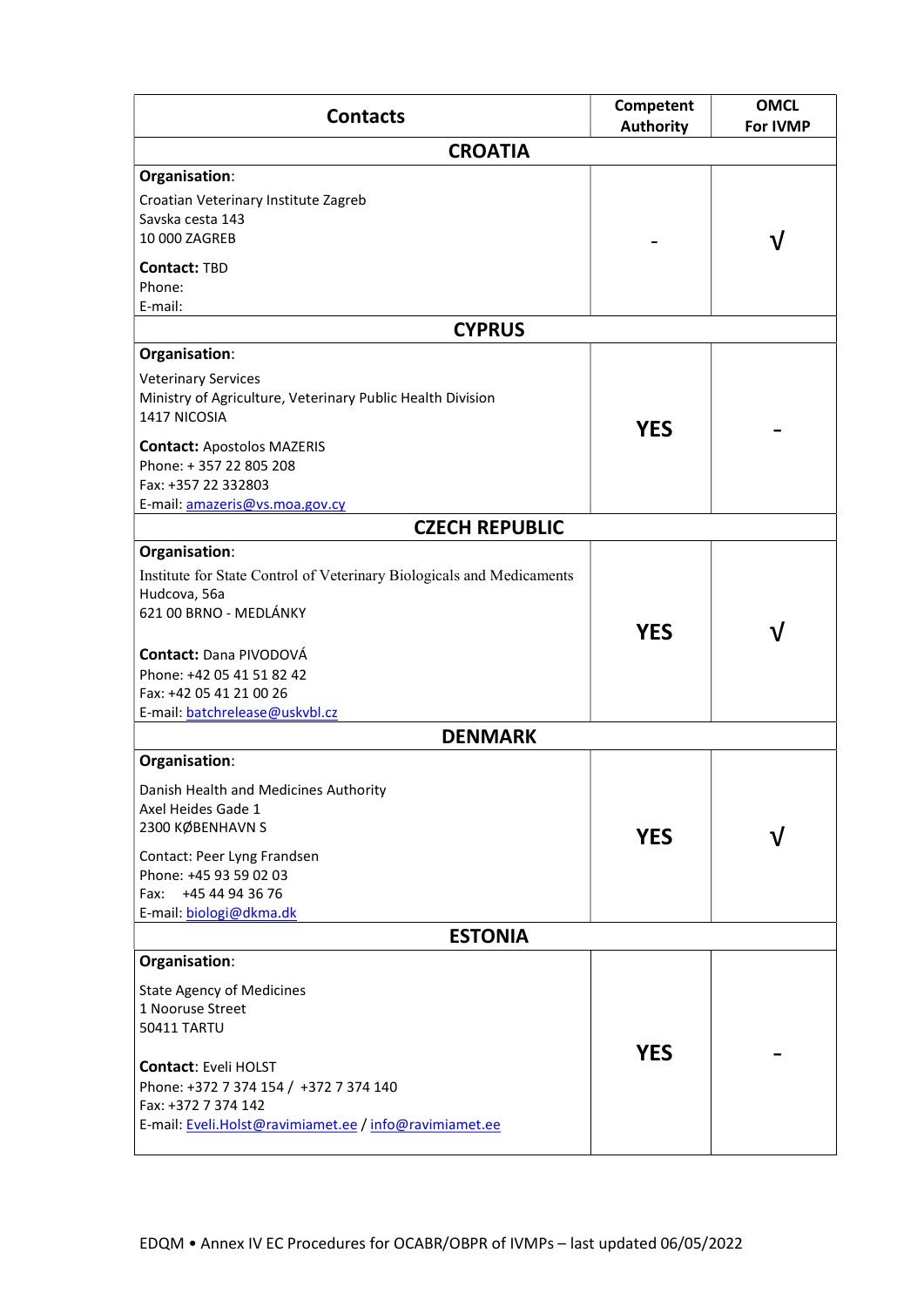| <b>Contacts</b>                                                                                                                                                                                                                                                                                                                | Competent<br><b>Authority</b> | <b>OMCL</b><br><b>For IVMP</b> |
|--------------------------------------------------------------------------------------------------------------------------------------------------------------------------------------------------------------------------------------------------------------------------------------------------------------------------------|-------------------------------|--------------------------------|
| <b>FINLAND</b>                                                                                                                                                                                                                                                                                                                 |                               |                                |
| Organisation:<br>Finnish Food Authority<br>Animal Health Diagnostic Unit<br><b>PO Box 200</b><br>FI-00027 FINNISH FOOD AUTHORITY                                                                                                                                                                                               |                               |                                |
| <b>Contact: Niina TAMMIRANTA</b><br>Phone: +358 40 4893377<br>Fax: +358 29 5304363<br>E-mail: niina.tammiranta@foodauthority.fi /<br>niina.tammiranta@ruokavirasto.fi; batch.release@foodauthority.fi,<br>batch.release@ruokavirasto.fi                                                                                        | <b>YES</b>                    |                                |
| <b>FRANCE</b>                                                                                                                                                                                                                                                                                                                  |                               |                                |
| Organisation:<br><b>ANSES - ANMV</b><br>14 rue Claude Bourgelat - Parc d'activités de la Grande Marche -<br>Javené - CS 70611<br>35306 FOUGÈRES<br><b>Contact:</b> Mickaëlle SACHET / Valérie LE COUTOUR<br>Phone: +33 299 94 66 65<br>Fax: +33 299 94 66 71<br>E-mail: mickaelle.sachet@anses.fr / valerie.lecoutour@anses.fr | <b>YES</b>                    |                                |
| <b>GERMANY</b>                                                                                                                                                                                                                                                                                                                 |                               |                                |
| Organisation:<br>Paul-Ehrlich-Institut<br>Paul Ehrlich Str. 51-59<br>D-63225 LANGEN<br><b>Contact: Michael MUEHLEBACH</b><br>Phone: +49-6103 77 4005<br>Fax: +49 6103 77 1254<br>E-mail: veterinaermedizin@pei.de                                                                                                              | <b>YES</b>                    |                                |
| <b>GREECE</b>                                                                                                                                                                                                                                                                                                                  |                               |                                |
| Organisation:<br><b>National Organisation for Medicines</b><br>284 Mesogeion Avenue, Cholargos<br>15562 ATHENS<br><b>Contact: Vassilis VIOLAKIS</b><br>Phone: +30 213 2040331, -221<br>+30 213 2040562<br>Fax:<br>E-mail: vviolakis@eof.gr                                                                                     | <b>YES</b>                    |                                |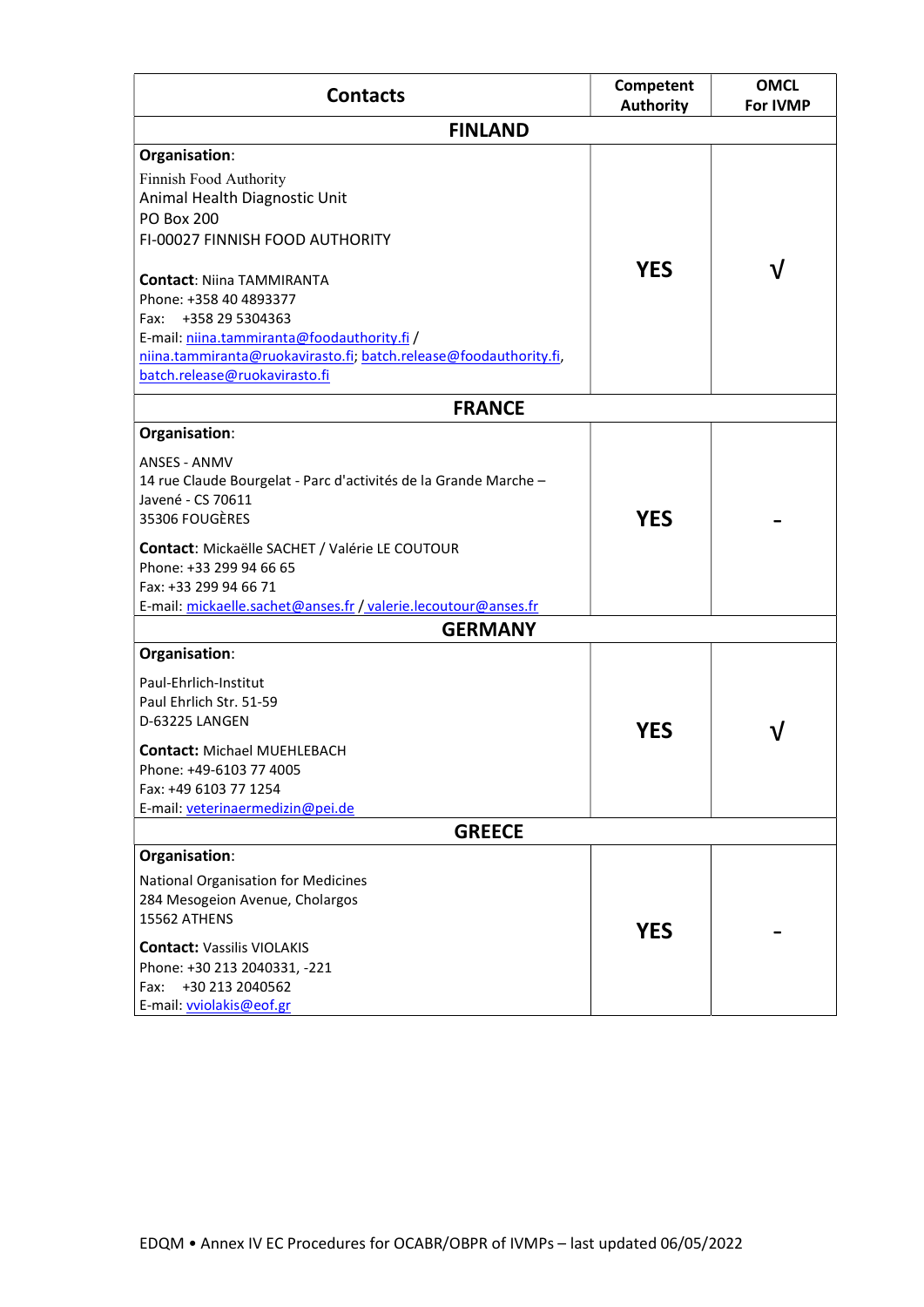| <b>Contacts</b>                                                                | Competent<br><b>Authority</b> | <b>OMCL</b><br><b>For IVMP</b> |
|--------------------------------------------------------------------------------|-------------------------------|--------------------------------|
| <b>HUNGARY</b>                                                                 |                               |                                |
| Organisation:                                                                  |                               |                                |
| NFCSO Directorate of Veterinary Medicinal Products                             |                               |                                |
| Szállás u. 8                                                                   |                               |                                |
| 1107 BUDAPEST                                                                  | <b>YES</b>                    |                                |
| <b>Contact: Gábor KULCSAR</b>                                                  |                               |                                |
| Phone: $: +361430033$                                                          |                               |                                |
| Fax: +36 1 262 28 39                                                           |                               |                                |
| E-mail: kulcsarg@nebih.gov.hu                                                  |                               |                                |
| NFCSO Food Chain Safety Laboratory Directorate                                 |                               |                                |
| Control Laboratory of Veterinary Medicinal Products and Animal Facility        |                               |                                |
| Szállás u. 8                                                                   |                               |                                |
| 1107 BUDAPEST                                                                  |                               | ν                              |
| <b>Contact: Tamás GAZSÓ</b>                                                    |                               |                                |
| Phone: +36 30 6122685                                                          |                               |                                |
| E-mail: gazsot@nebih.gov.hu;                                                   |                               |                                |
| <b>IRELAND</b>                                                                 |                               |                                |
| Organisation:                                                                  |                               |                                |
| <b>Irish Medicines Board</b>                                                   |                               |                                |
| Kevin O'Malley House                                                           |                               |                                |
| <b>Earlsfort Terrace</b>                                                       |                               |                                |
| <b>D02 XP77 - DUBLIN 2</b>                                                     | <b>YES</b>                    |                                |
| <b>Contact: Kevin O'DONNELL</b>                                                |                               |                                |
| Phone: +353 1 676 4971                                                         |                               |                                |
| +353 1 676 7836<br>Fax:                                                        |                               |                                |
| E-mail: kevin.odonnell@hpra.ie                                                 |                               |                                |
| <b>ITALY</b>                                                                   |                               |                                |
| Organisation:                                                                  |                               |                                |
| Ministry of Health                                                             |                               |                                |
| Dipartimento della Sanità Pubblica veterinaria, della Sicurezza                |                               |                                |
| Alimentare e degli organi Collegiali per la Tutela della Salute                |                               |                                |
| Direzione Generale della Sanità Animale e dei Farmaci veterinari<br>Ufficio 05 |                               |                                |
| Viale Giorgio Ribotta 5                                                        | <b>YES</b>                    |                                |
| 00144 ROMA                                                                     |                               |                                |
|                                                                                |                               |                                |
| <b>Contact: Virgilio DONINI</b>                                                |                               |                                |
| Phone: +39 06 59 94 65 90                                                      |                               |                                |
| Fax: +39 06 59 94 69 49                                                        |                               |                                |
| E-mail: v.donini@sanita.it                                                     |                               |                                |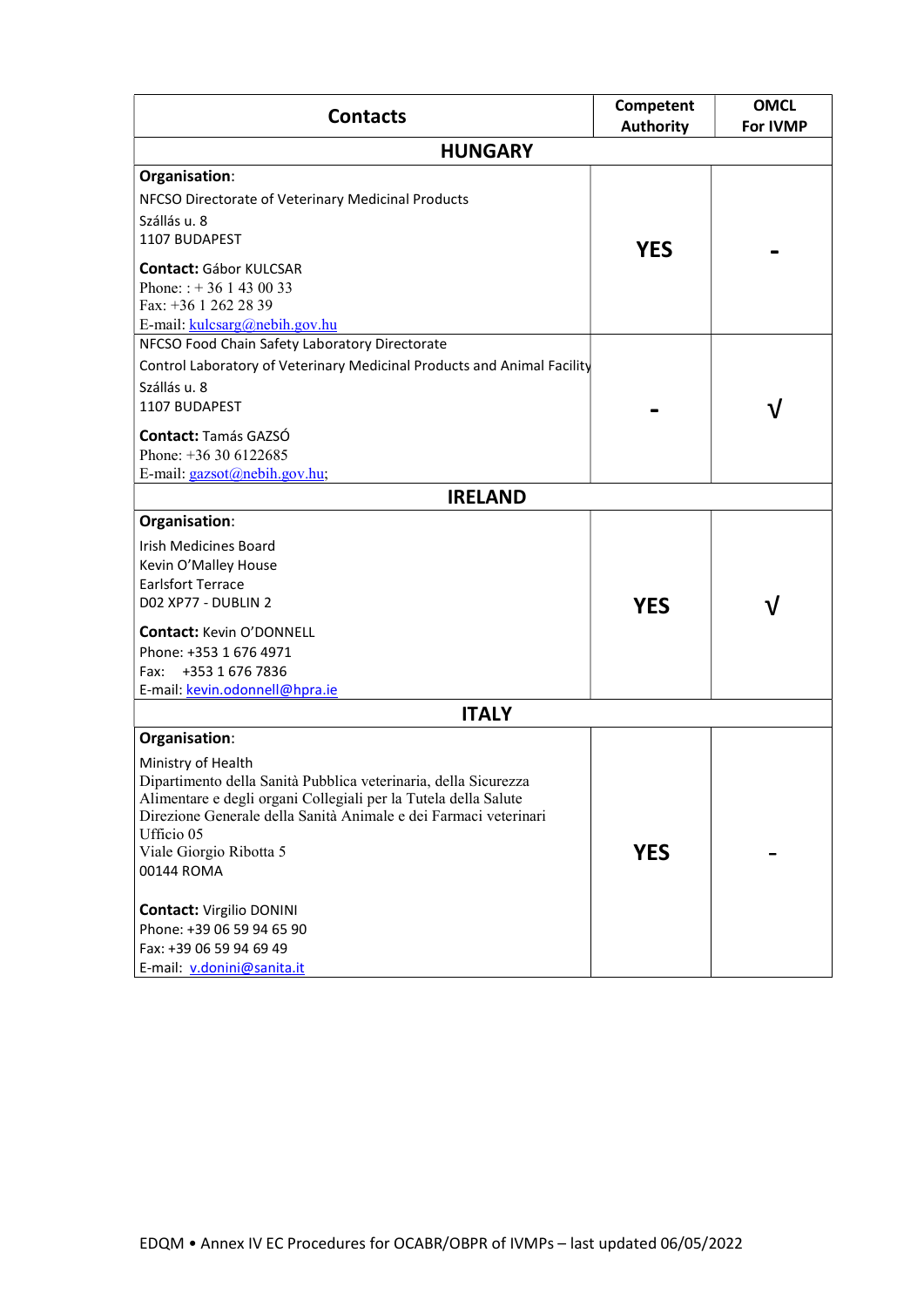| <b>Contacts</b>                                                    | Competent        | <b>OMCL</b> |
|--------------------------------------------------------------------|------------------|-------------|
|                                                                    | <b>Authority</b> | For IVMP    |
| <b>LATVIA</b>                                                      |                  |             |
| Organisation:                                                      |                  |             |
| Division of the Marketing Authorisation for Veterinary Medicinal   |                  |             |
| Products                                                           |                  |             |
| Food and Veterinary Service                                        |                  |             |
| Peldu Str.30                                                       | <b>YES</b>       |             |
| <b>1050 RIGA</b>                                                   |                  |             |
| <b>Contact: Santa ZIRNITE</b>                                      |                  |             |
| Phone: +371 67 08 46 17                                            |                  |             |
| Fax: +371-67 32 27 27                                              |                  |             |
| E-mail: santa.zirnite@pvd.gov.lv                                   |                  |             |
| <b>LITHUANIA</b>                                                   |                  |             |
| Organisation:                                                      |                  |             |
| State Food and Veterinary Service Republic of Lithuania            |                  |             |
| Siesikų Str. 19                                                    |                  |             |
| 07170 VILNIUS                                                      |                  |             |
|                                                                    | <b>YES</b>       |             |
| <b>Contact: Sigitas SIRIUKAITIS</b>                                |                  |             |
| Phone: +370 5 249 16 26                                            |                  |             |
| Fax: + 370 5 240 43 62                                             |                  |             |
| E-mail: sigitas.siriukaitis@vmvt.lt                                |                  |             |
| <b>LUXEMBOURG</b>                                                  |                  |             |
| Organisation:                                                      |                  |             |
| Laboratoire National de Santé                                      |                  |             |
| Service de Chimie Pharmaceutique                                   |                  |             |
| 1, Rue Louis Rech                                                  |                  |             |
| 3555 DUDELANGE                                                     | <b>YES</b>       |             |
| <b>Contact: Claude MARSON</b>                                      |                  |             |
| Phone: +352 28100 651 (Secrétariat)/+352 28100 657 (Claude Marson) |                  |             |
| Fax: +00352 28100 652                                              |                  |             |
| E-mail: claude.marson@lns.etat.lu                                  |                  |             |
| <b>MALTA</b>                                                       |                  |             |
| Organisation:                                                      |                  |             |
| Ministry of Rural Affairs and Environment                          |                  |             |
| Food and Veterinary Regulatory Division                            |                  |             |
| Albertown                                                          |                  |             |
| <b>GBY-MARSA</b>                                                   | <b>YES</b>       |             |
|                                                                    |                  |             |
| <b>Contact: Stephan PSAILA</b>                                     |                  |             |
| Phone: +356 2590 5376                                              |                  |             |
| Fax: +356 2123 8105                                                |                  |             |
| E-mail: stephan.psaila@gov.mt                                      |                  |             |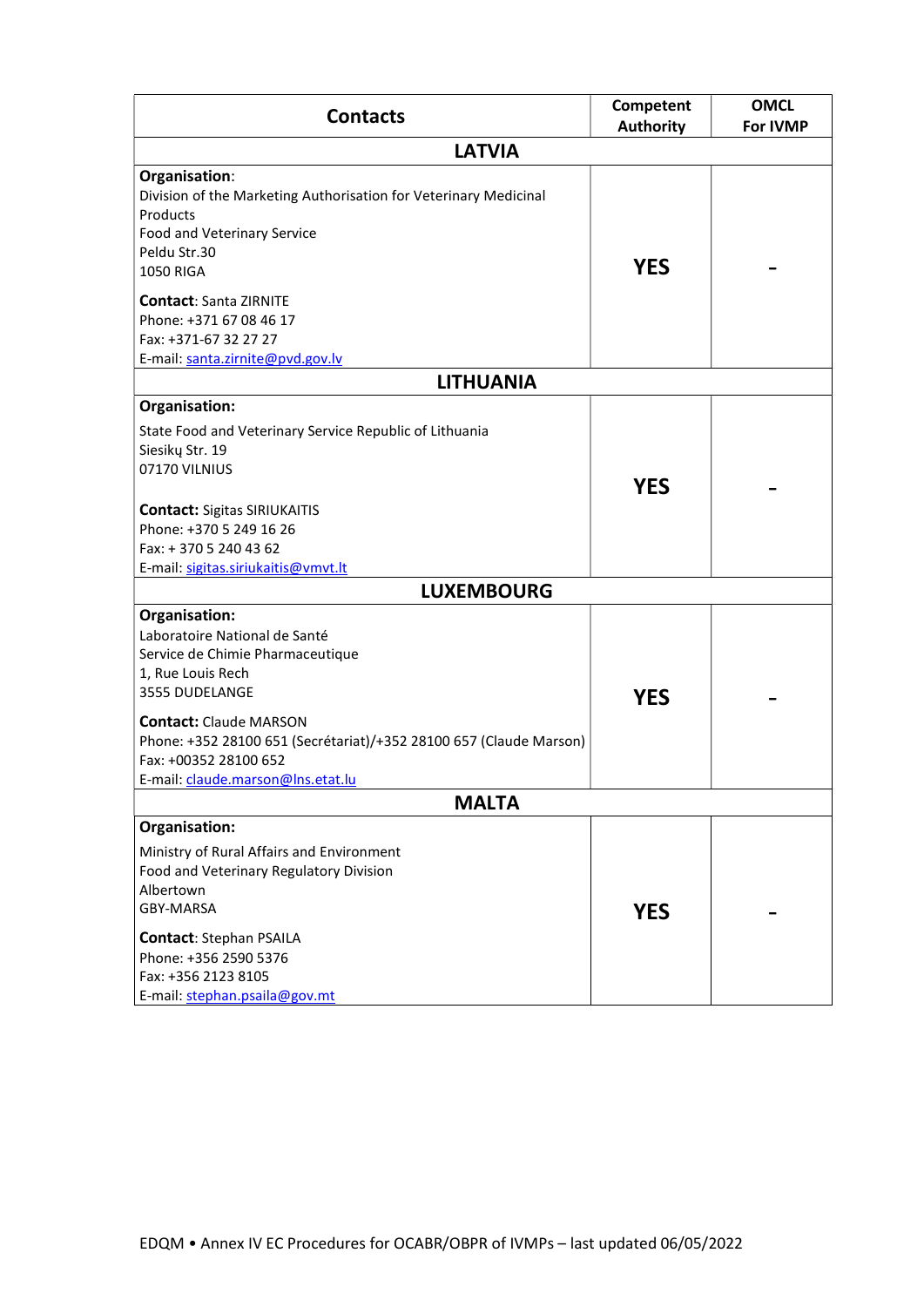| <b>Contacts</b>                                                                                                                     | <b>Competent</b><br><b>Authority</b>      | <b>OMCL</b><br><b>For IVMP</b> |  |
|-------------------------------------------------------------------------------------------------------------------------------------|-------------------------------------------|--------------------------------|--|
| <b>NETHERLANDS</b>                                                                                                                  |                                           |                                |  |
| Organisation:                                                                                                                       |                                           |                                |  |
| Medicines Evaluation Board-Veterinary Medicinal Products Unit<br>Graadt van Roggenweg 500<br>3531 AH UTRECHT                        | <b>Officially</b><br>designated to<br>act |                                |  |
| <b>Contact: Tom VAN DER HEIJDEN</b><br>Phone: +31 88 224 8097                                                                       | on behalf of the<br><b>CA</b>             |                                |  |
| +31 88 224 8001<br>Fax:                                                                                                             |                                           |                                |  |
| E-mail: t.vd.heijden@cbg-meb.nl                                                                                                     |                                           |                                |  |
| <b>POLAND</b>                                                                                                                       |                                           |                                |  |
| Organisation:                                                                                                                       |                                           |                                |  |
| National Veterinary Research Institute<br>57 Partyzantów Avenue<br><b>24-100 PUŁAWY</b>                                             |                                           |                                |  |
|                                                                                                                                     | <b>YES</b>                                |                                |  |
| <b>Contact: Katarzyna SZYMANEK</b><br>Phone: +48 81 889 3322<br>Fax: +48 81 887 71 00<br>E-mail: katarzyna.szymanek@piwet.pulawy.pl |                                           |                                |  |
| <b>PORTUGAL</b>                                                                                                                     |                                           |                                |  |
| Organisation:                                                                                                                       |                                           |                                |  |
| Ministério da Agricultura<br>Direção Geral de Alimentação e Veterinária<br>Campo Grande nº 50<br>1700-093 LISBOA                    | <b>YES</b>                                |                                |  |
| <b>Contact:</b> Ana Sofia CANTO/Antonio BATISTA                                                                                     |                                           |                                |  |
| Phone: +351 217 808 204/206                                                                                                         |                                           |                                |  |
| Fax: +351 213 463 518                                                                                                               |                                           |                                |  |
| E-mail: ana.canto@dgav.pt, abatista@dgav.pt                                                                                         |                                           |                                |  |
| <b>ROMANIA</b>                                                                                                                      |                                           |                                |  |
| Organisation:                                                                                                                       |                                           |                                |  |
| Institute for Control of Veterinary Biological Products and Medicines<br>39, Dudului Street, Sector 6<br>060603 BUCHAREST           |                                           |                                |  |
| Contact: Steluța ROȘU                                                                                                               | <b>YES</b>                                |                                |  |
| Phone: +40 21 22 02 112                                                                                                             |                                           |                                |  |
| +40 21 22 13 171<br>Fax:                                                                                                            |                                           |                                |  |
| E-mail: icbmv@icbmv.ro                                                                                                              |                                           |                                |  |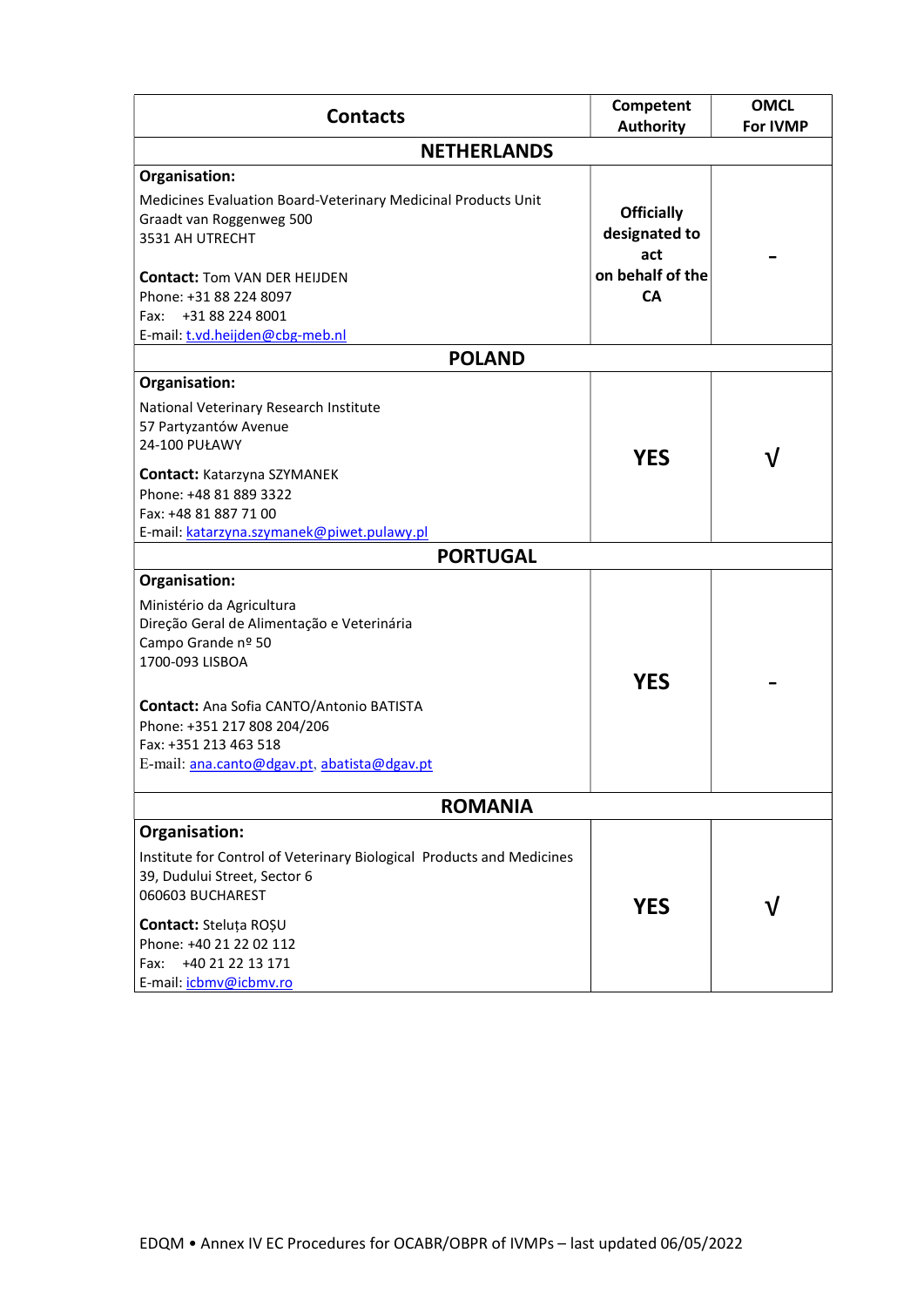| <b>Contacts</b>                                                                                                                                                                                                       | <b>Competent</b><br><b>Authority</b> | <b>OMCL</b><br><b>For IVMP</b> |
|-----------------------------------------------------------------------------------------------------------------------------------------------------------------------------------------------------------------------|--------------------------------------|--------------------------------|
| <b>SLOVAK REPUBLIC</b>                                                                                                                                                                                                |                                      |                                |
| Organisation:                                                                                                                                                                                                         |                                      |                                |
| Institute for State Control of Vet. Biologicals and Medicines<br>USKVBL Biovetská, 34<br>P.O. Box 52c<br><b>94901 NITRA</b>                                                                                           | <b>YES</b>                           |                                |
| Contact: Katarína MASSÁNYIOVÁ<br>Phone: +421 37 65 15 506 (or 507)<br>Fax: +421 37 65 17 915<br>E-mail: massanyiova@uskvbl.sk                                                                                         |                                      |                                |
| <b>SLOVENIA</b>                                                                                                                                                                                                       |                                      |                                |
| Organisation:                                                                                                                                                                                                         |                                      |                                |
| National Laboratory of Health, Environment and Food<br>Prvomajska ulica 1<br>SI-2000 MARIBOR<br><b>Contact: Petra Ravšeli</b><br>Phone: +386 8 2006 310<br>E-mail: posebna.kontrola@nlzoh.si / petra.ravselj@nlzoh.si | <b>YES</b>                           |                                |
| <b>SPAIN</b>                                                                                                                                                                                                          |                                      |                                |
| Organisation:                                                                                                                                                                                                         |                                      |                                |
| Agencia Española de Medicamentos y Productos Sanitarios<br>Calle Campezo 1<br>28022 MADRID                                                                                                                            | <b>YES</b>                           |                                |
| <b>Contact: Dra Consuelo RUBIO</b>                                                                                                                                                                                    |                                      |                                |
| Phone: +34 91 822 54 03<br>+34 91 822 54 43<br>Fax:<br>E-mail: vet.vaccines.spain@aemps.es                                                                                                                            |                                      |                                |
| <b>SWEDEN</b>                                                                                                                                                                                                         |                                      |                                |
| Organisation:                                                                                                                                                                                                         |                                      |                                |
| <b>Medical Products Agency</b><br>Dag Hammarskjölds väg 42<br>Box 26 - SE-75103 UPPSALA                                                                                                                               |                                      |                                |
| Contact: Karl-Henrik JÖNSSON / Mats JERNBERG<br>Phone: +46 18 17 4600<br>+46 18 54 8566<br>Fax:<br>E-mail: karl-henrik.jonsson@mpa.se /<br>mats.jernberg@lakemedelsverket.se                                          | <b>YES</b>                           |                                |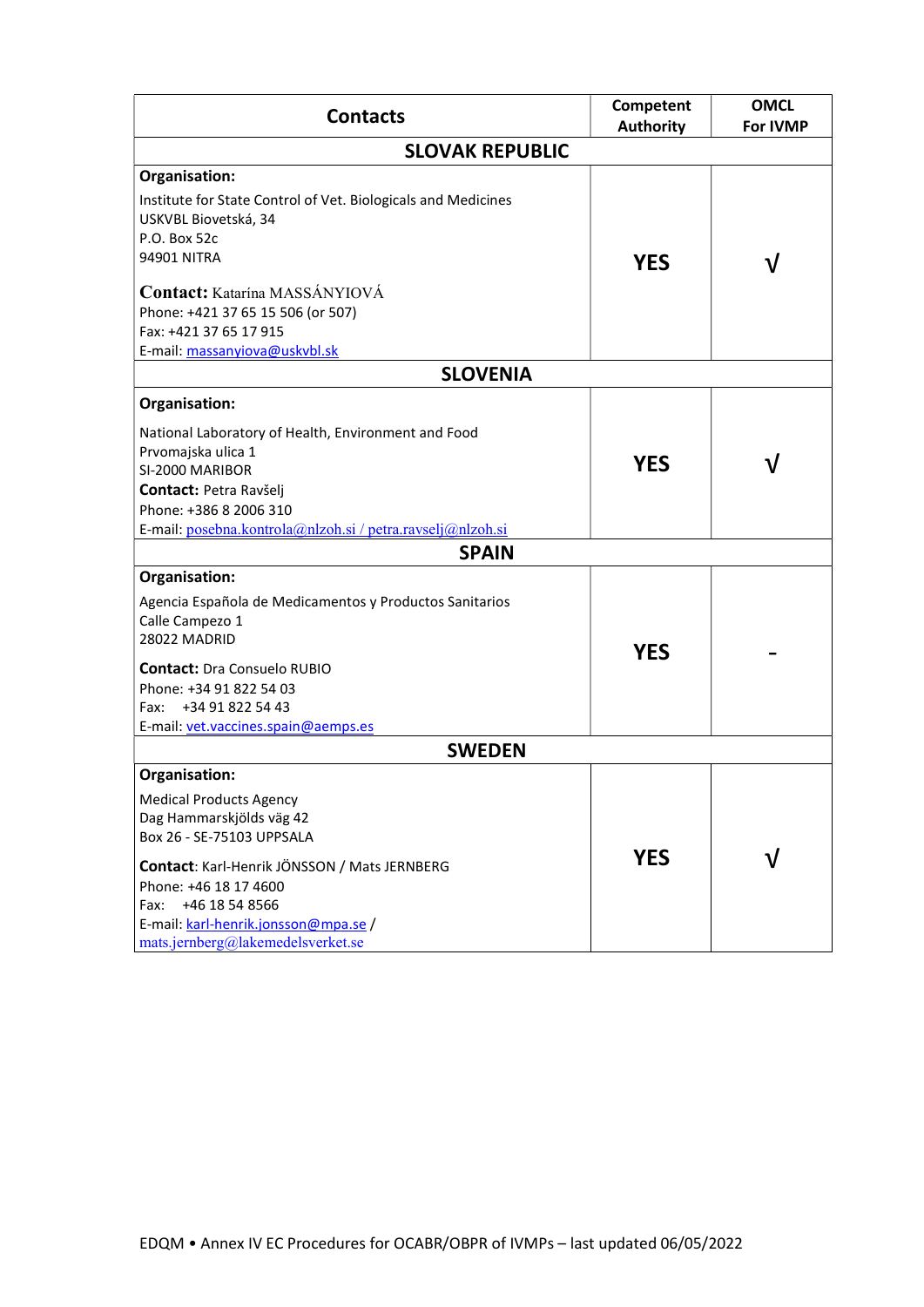| <b>EEA MEMBER STATES</b>                                 |            |  |
|----------------------------------------------------------|------------|--|
| <b>ICELAND</b>                                           |            |  |
| Organisation:                                            |            |  |
| <b>Icelandic Medicines Agency</b>                        |            |  |
| Vínlandsleið 14 IS - 113 REYKJAVIK                       |            |  |
| Contact: Margrét Lilja Heiðarsdóttir                     | <b>YES</b> |  |
| Phone: +354 520 21 00                                    |            |  |
| Fax: +354 561 21 70                                      |            |  |
| E-mail: ocabr@lyfjastofnun.is                            |            |  |
| <b>NORWAY</b>                                            |            |  |
| Organisation:                                            |            |  |
|                                                          |            |  |
| Norwegian Medicines Agency                               |            |  |
| Sven Oftedals vei 68                                     |            |  |
| 0950 OSLO                                                | <b>YES</b> |  |
| <b>Contact:</b> Ane Marit KVINGEDAL                      |            |  |
| Phone: +47 22 89 77 66                                   |            |  |
| +47 22 89 77 99<br>Fax:                                  |            |  |
|                                                          |            |  |
| E-mail: ane.kvingedal@legemiddelverket.no                |            |  |
| <b>Mutually Recognised Partners</b>                      |            |  |
| <b>SWITZERLAND</b>                                       |            |  |
| Organisation:                                            |            |  |
| Institut für Viruskrankheiten and Immunoprophylaxe (IVI) |            |  |
| Sensemattstrasse 293                                     |            |  |
| 3147 MITTELHÄUSERN                                       |            |  |
|                                                          | <b>YES</b> |  |
| Contact: Isabelle ZAUGG                                  |            |  |
| Phone: +41 318 489 211                                   |            |  |
| Fax: +41 318 489 222                                     |            |  |
| E-mail: vaccinovigilance@ivi.admin.ch                    |            |  |
| <b>Official Observer</b>                                 |            |  |
| <b>UNITED KINGDOM</b>                                    |            |  |
| Organisation:                                            |            |  |
| Veterinary Medicines Directorate                         |            |  |
| Woodham Lane                                             |            |  |
| New Haw                                                  | <b>YES</b> |  |
| Addlestone                                               |            |  |
| KT15 3LS Surrey                                          |            |  |
| United Kingdom                                           |            |  |
| Contact: Anita PURANIK / Rory COONEY                     |            |  |
| Phone: +44 1932 338476                                   |            |  |
| +44 1932 338436<br>Fax:                                  |            |  |
| E-mail: a.puranik@vmd.gov.uk, r.cooney@vmd.gov.uk,       |            |  |
| biologicals@vmd.gov.uk                                   |            |  |